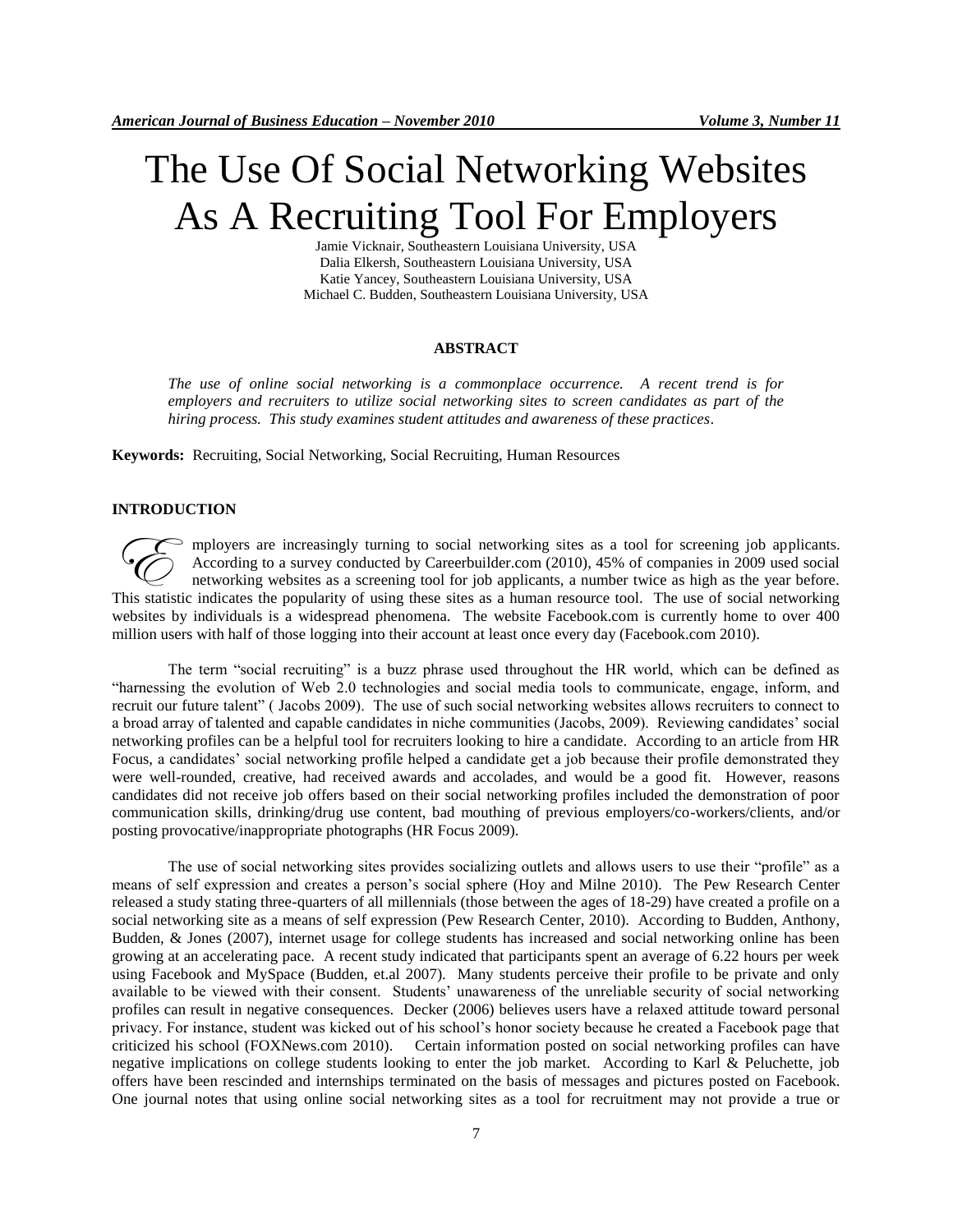accurate portrayal of a candidate's personal life or how they may perform on the job (Oleniczak, Pike, Mishra, and Mishra 2010).

### **OBJECTIVES**

An earlier study conducted by Janelle Harrison (2008) investigated student awareness of employer use of social networking websites as a candidate screening tool. Following on the heels of that study, objective for this study were developed:

- Are students aware that employer's have the ability to find information through social networking websites?
- Have students posted information on their social networking profiles they would not want an employer/recruiter to see?
- Do students approve of employers checking social networking profiles as part of the screening effort?
- Are students concerned about the legitimacy of their social networking profile privacy?
- Would students provide potential employees with their social networking profile passwords in order to be considered for a job?

## **METHODOLOGY**

A voluntary convenience survey was created to explore research objectives. The questionnaire consisted of nine questions pertaining to the primary objective and four questions designated to respondent demographics. Four open-ended questions encouraged explanations to the nature responses. The survey was emailed and handdistributed to a random sample of students from all classifications and majors at a state university. Hard copy surveys were distributed to ten classes and upon completion were manually entered by researchers using the online survey. Data from both forms of distribution was recorded using the GoogleDocs application. After the data was combined, it was analyzed using SPSS. The response was 289 students consisting of 39.6% male respondents and 60.4% female respondents. Of the respondents, 32% were freshman, 9.5% sophomores, 13% juniors, 25.7% seniors, and 19.7% graduate students.

## **RESEARCH STATISTICS**

#### **Respondents Using Social Networking Websites**

The use of online social networking is a daily occurrence on most college campuses. In order to determine the demographics for the research a survey was distributed regarding the gender, classification, employment status, and organizational involvement of the respondents. Research regarding use of social networking indicated that of the 289 respondents' 91.7% currently use an online social networking site such as Facebook, Twitter, Myspace, or LinkedIn. Of those users 37% reported are male, and 62% are female. There was little variance in usage of online social networking among respondents who were full-time employees, part time employees, or unemployed and the majority of these did claim to use a form of social networking. Of respondents seeking employment, 33% admitted to currently using some form of online social networking. Respondents belonging to an on-campus organization made up 29% of online social networking users.

## **Are students aware that employer's may have the ability to gather recruiting information through social networking websites?**

The survey inquired as to whether respondents were aware that employers or recruiters could view their social networking profile even if the account settings were set to private, simply by entering a specific search string into many search engines. The survey found 49.3% of respondents were aware, while 50.7% of respondents were not aware that employers or recruiters could view their social networking profile. Harrison's (2008) study revealed the majority (63.3%) of respondents were not aware of this fact. Of the respondents involved in on-campus organizations 58% believed employers could view their social networking profiles. Of those respondents not involved in on-campus organizations, 55% believed employers could not view their social networking profiles.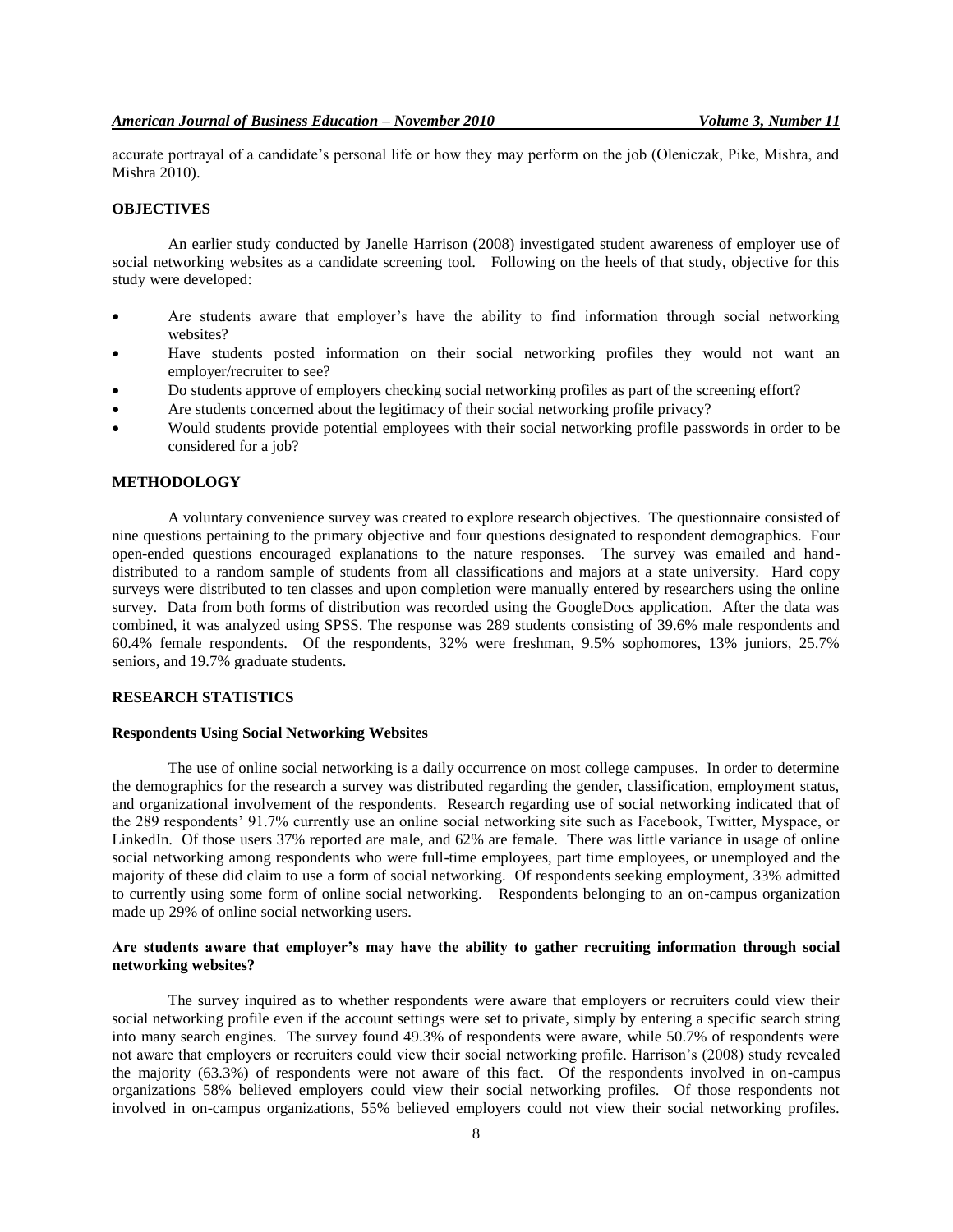According to "Managing Accounts Payable", recruiters in companies feel entitled to view a candidate's social networking profile. One quarter of 254 employers surveyed admitted to reviewing an applicant's social networking profile prior to making a job offer (Harrison, 2008, p.11).

Respondents were asked how often they believed employers viewed social networking profiles. The largest response (45.3%) indicated they believe employers and recruiters look at job candidates social networking profiles all of the time. These results are in contrast to the findings of Harrison's (2008) study where only 15.6% of respondents believed employers did this. Perhaps students are becoming increasingly aware of this potential. Respondents from all educational classifications indicated they believed employers looked at social networking profiles all of the time or some of the time. A majority (65%) of respondents claiming not to be seeking employment indicated they believed employers look at candidates social networking profiles all of the time, while only 31% of those reporting seeking employment believed the same. Many college students believe their social networking profiles are private but are actually being viewed by potential employers (Budden & Budden,2008).

## **Do students place or have they ever placed information in social networking profiles they would not want employers/recruiters to see?**

According to The HR Specialist (2010), the top three reasons employers reject candidates after online screening are because they posted provocative or inappropriate photos or information, they posted content regarding use of drinking or drugs, and because they bad mouthed a previous employer, co-worker, or client (TheHRSpecialist.com). When asked if there was anything that the respondents did not want a recruiter or employer to see on their profile, 89.6% of respondents claimed no. When asked to expound upon this question most of the respondents responded they had "nothing to hide", but others stated they had "drunk pictures, or pictures with alcohol and cigarettes" they would not want an employer or recruiter to see. One-tenth of respondents claimed they have posted content that they would not want employers to see, while Harrison's study only yielded 3.1% of respondents making that claim. Of freshman respondents, 89% indicated there was nothing they would not want employers or recruiters to see on their social networking profile, while 91% of graduate students said the same thing. These results have an implication for students who are seeking or will eventually be seeking employment. A study conducted by Careerbuilder.com (2010) revealed that recruiters searching the web for information for a possible job candidate used all possible information portals. Of the resources recruiter/employers used, 29% used Facebook as a reference, 26% used LinkedIn, 21% used Myspace, 11% searched blogs, and 7% utilized Twitter [\(Careerbuilder.com,](http://www.careerbuilder.com/) 2010).

In this study a large majority of respondents (70%) claimed to have removed information from their social networking profile they didn't want others to see while only 29.7% stated they have never removed something from their profile they did not want others to see. The majority of respondents claimed they believed they would not change anything on their profile even if they knew it may be seen by others regardless of the privacy settings on their profile. Only 11.7% said they would change their profile content if they knew it could be seen.

### **Do students approve of the fact employers may check their social networking profiles?**

One survey question asked if respondents thought employers and recruiters have the right to check their social networking profile when evaluating whether or not to hire them. The study found that 69.4% of respondents felt employers or recruiters had the right to check their social networking profile. When the question was crosstabbed with respondent classification, results revealed that 58.4% of freshman respondents, 70.4% of sophomore respondents, 81.1% of junior respondents, 68.1% of senior respondents, and 80% of graduate respondents agreed employers and recruiters have the right to check their social networking profile when evaluating whether or not to hire them. When compared to job status, the survey showed that 56.8% of unemployed, 76.2% of part-time employed respondents, and 70.7% of full-time employed respondents agreed employers and recruiters have the right to check an applicant's social networking profile before hiring the applicant. The survey indicated 60% of respondents seeking employment and 78.8% of respondents not seeking employment felt employers had the right to check social networking profiles. Respondents were encouraged to explain their answer to the question. These explanations indicated 20% of the respondents felt employers had the right to view social networking pages because the page is public information that anyone can view. Of the respondents 44% felt the company had a right to view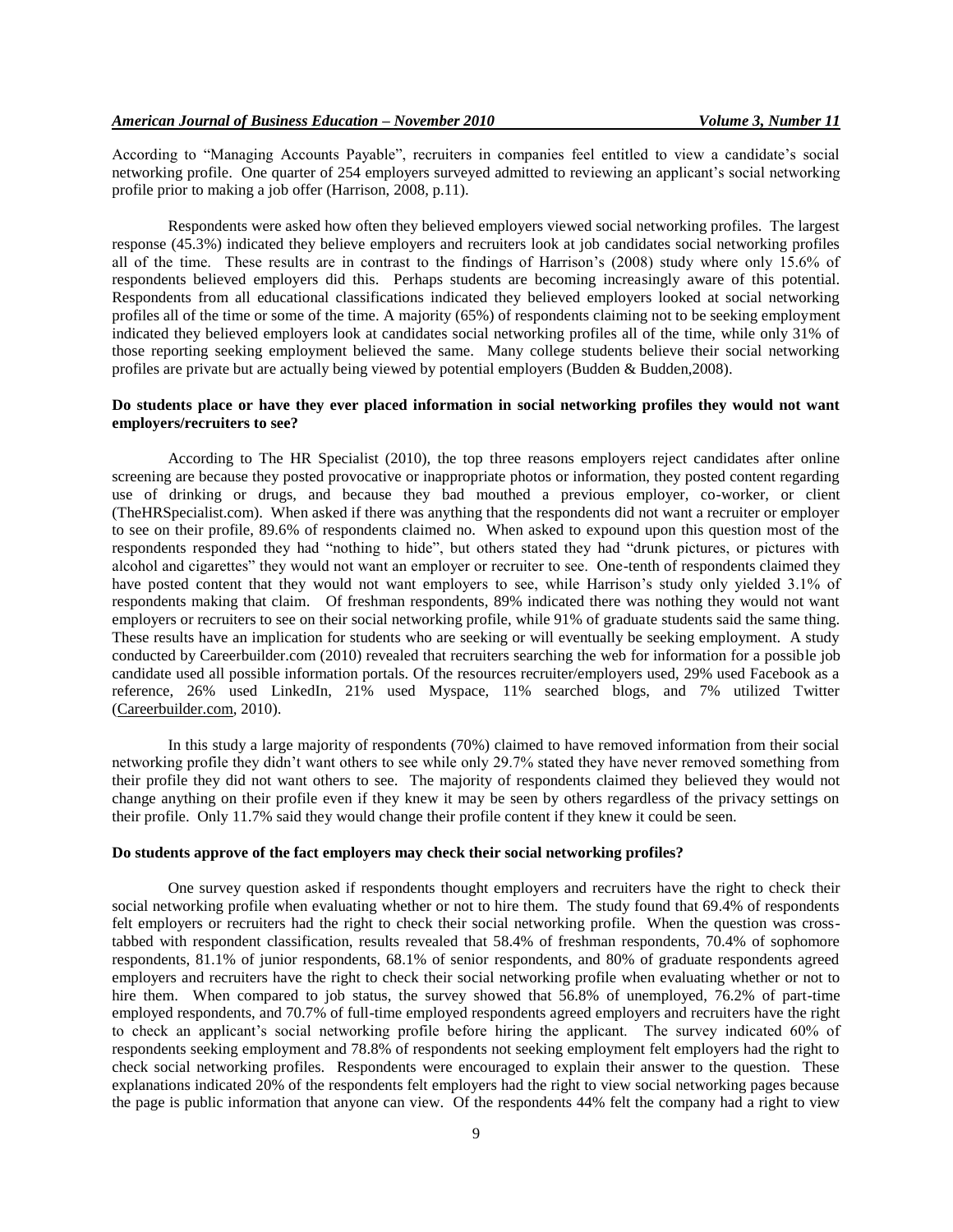the information in order to learn more about the applicant's personality and to ensure the person is not a liability. The explanations indicated that 30% of the respondents felt the information was private or that a person's private life is separate from their professional life and employers did not have a right to view the applicants' social networking page.

## **Are students concerned about the legitimacy of their social networking profile privacy?**

The survey found that 51% of respondents felt their profile was private, while 49% felt their profile was not private. Harrisons (2008) study revealed, 43.8% of respondents felt their MySpace or Facebook profile was private, while 56.3% did not. When this question was compared between genders the survey indicated males and females had a different opinion on the security of profiles. The findings indicated 60.6% of female respondents felt that their social networking profile was private, while 61.6% of male respondents felt that their social networking profile was not private. In a similar study conducted by Hoy and Milne (2010) findings revealed that both men and women were indifferent towards an employer viewing their social networking profile page. The study also indicated that men and women differed in concerns about the privacy of the information posted on Facebook and women respondents were significantly more concerned about the privacy of their social networking profile page than men (Hoy et. al 2010)

### **Would students give out their social networking profile password in order to be considered for a job?**

The majority of the respondents (81%) indicated they were not willing to give out their network profile password to a recruiter in order to qualify for a potential job, while 18.4% were willing. In the city of Bozeman, Montana a hiring policy was implemented that required applicants to provide their user names and passwords for sites including Facebook, Google, Yahoo YouTube and MySpace . The issue gained national attention when a local television station learned about the regulations from an anonymous viewer. The city manager reported no one was ever denied a job for failing to disclose user names and passwords on password-protected Internet sites and soon after recalled the policy (Business Insurance, 2009). Respondents seeking employment and those not seeking employment demonstrated no significant variance in willingness to give out passwords to be considered for a job. Among the respondents who were seeking employment, 85% would refuse to reveal passwords to a recruiter for a potential job, while 15% would reveal their passwords. Of the respondents not currently seeking employment, 81% would refuse to reveal their passwords and 19% would agree to do so. Explanations respondents offered against giving their passwords to potential employers included it would be an invasion of privacy. Some respondents said they did not mind if the employer viewed the main profile page because it is available for the public, but giving away the password would be crossing the line. The respondents who would agree to give out their passwords stated they had nothing to hide, they might really need the job, and they could always change their passwords shortly after the employer checks their profiles.

## **RECOMMENDATIONS**

Further studies may be conducted on employer/ recruiter attitudes and use of social networking websites as a screening tool in order to gain a more well-rounded perspective on the subject. Questions regarding how often this practice is used should be addressed as well as which industries in which it may be most prevalent.

Educational programs may use the results of this and future studies to create informational seminars for students regarding proper social networking etiquette. In particular, career services programs may take more initiative to prepare incoming freshman of the implications of posting inappropriate content on social networking profiles. The need for interview etiquette and social networking etiquette is real. It is recommended that a seminar be conducted for incoming freshman on the implications of inappropriate social networking behavior and its impact on future job prospects. A "Keeping it Clean" campaign may help new students understand the consequences of posting negative content.

Lastly, research may be conducted regarding the ethical implications of employers using social networking websites as a tool of discrimination. Many social networking profiles contain information that is usually illegal to inquire about in a job interview.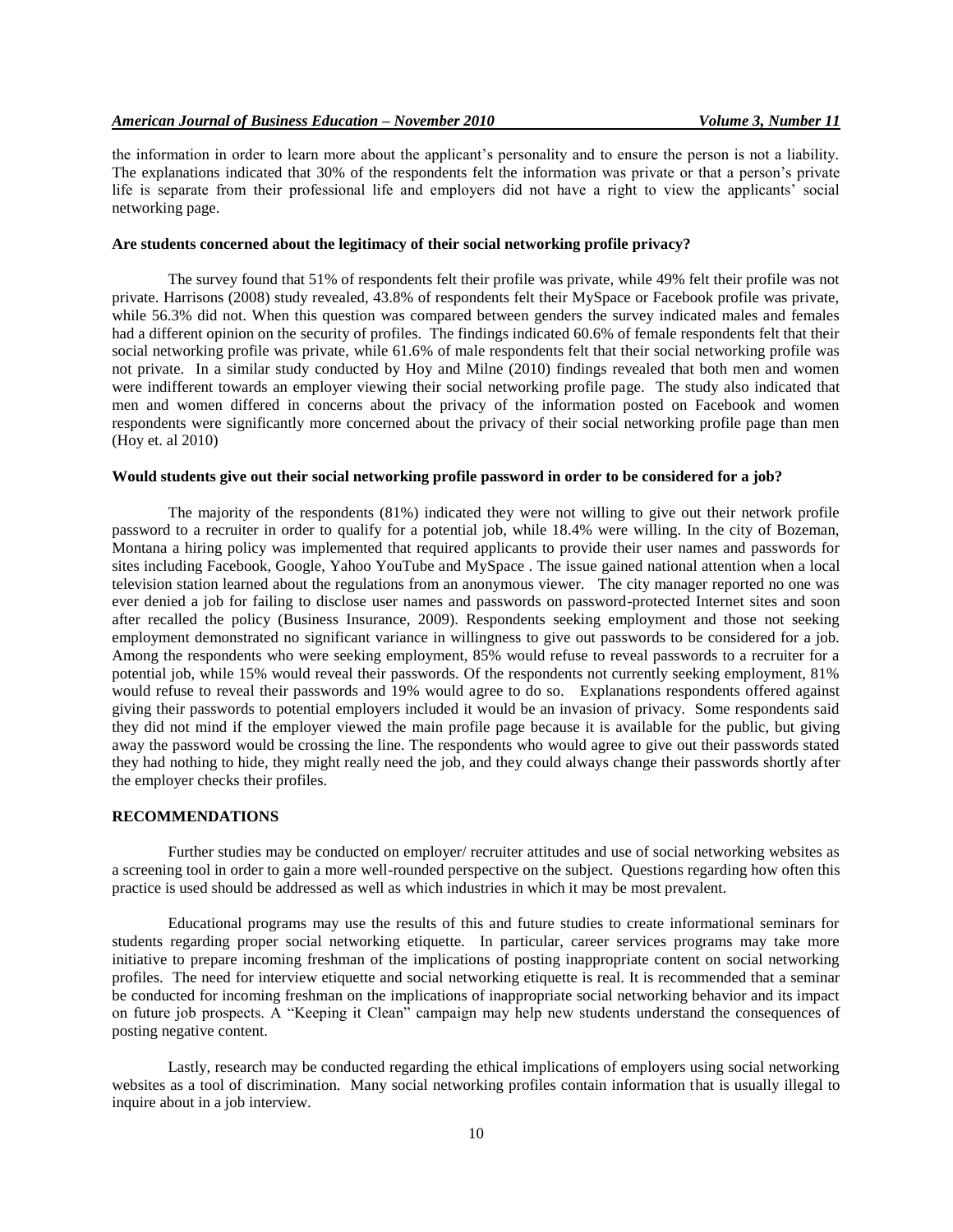# **CONCLUSION**

This topic is becoming important as the use of online social networking sites continues to grow. Respondents are aware employers are looking at social networking profiles at the same time many reported there was nothing posted they would not want employers to see. There was also a resounding consensus that respondents were not willing to give out their social networking profile password in order to be considered for a job. These practices may have implications on the future use of social networking websites as the knowledge of recruiters utilizing the sites may incline users to move towards using them for job searching and professional networking.

# **AUTHOR INFORMATION**

**Dalia Elkersh** is an MBA candidate who will obtain her degree in December 2010. She wishes to pursue a career in Marketing & Public relations after graduation.

**Jamie Vicknair** is an MBA Candidate who will obtain her degree December 2010. She has 3 years of recruiting experience. After graduation she hopes to go into the field of Human Resources.

**Katie Yancey** is an MBA Candidate with a concentration in Marketing. She will graduate in May 2010 and afterward plans on pursuing a career in the field of Marketing.

# **REFERENCES**

- 1. Budden, C.B., Anthony, J. F., Budden, M. C., and Jones, M. A., (2007, 3<sup>rd</sup> Quarter). Managing The Evolution Of A Revolution: Marketing Implications Of Internet Media Usage Among College Students. *College Teaching Methods & Styles Journal,* Vol 3, No. 3: 5-10.
- 2. Budden, C. B., and Budden, M.C. (2009). The Social Network Generation and Implications for Human Resources. *Journal of Business & Economics Research,* Vol.7 No*.*1: 1-12.
- 3. Business Insurance News, Analysis & Articles. (2009, June 29). Password Rule for Job Applicants Gets Backspaced | Business Insurance.

<http://www.businessinsurance.com/article/20090628/ISSUE0504/306289977>.

- 4. CareerBuilder.com (2009, August 19). Forty-five Percent of Employers Use Social Networking Sites to Research Job Candidates, CareerBuilder Survey Finds - CareerBuilder. CareerBuilder.com Jobs - The Largest Job Search, Employment & Careers Site. [<http://www.careerbuilder.com/share/aboutus/pressreleasesdetail.aspx?id=pr519&sd=8/19/2009&ed=12/31](http://www.careerbuilder.com/share/aboutus/pressreleasesdetail.aspx?id=pr519&sd=8/19/2009&ed=12/31/2009&cbRecursionCnt=5&cbsid=500d5fc2036446baa6a02728e1553a55-323275188-wz-6&ns_siteid=ns_us_g_careerbuilder_study_o_) [/2009&cbRecursionCnt=5&cbsid=500d5fc2036446baa6a02728e1553a55-323275188-wz-](http://www.careerbuilder.com/share/aboutus/pressreleasesdetail.aspx?id=pr519&sd=8/19/2009&ed=12/31/2009&cbRecursionCnt=5&cbsid=500d5fc2036446baa6a02728e1553a55-323275188-wz-6&ns_siteid=ns_us_g_careerbuilder_study_o_) $6&ns\_sited=ns_us_g\_career builder\_study_o>.$
- 5. Facebook.com (2010) "Statistics | Facebook." Welcome to Facebook. [<http://www.facebook.com/press/info.php?statistics>](http://www.facebook.com/press/info.php?statistics).
- 6. Decker, J. (2007). Online Self Reported Information: Facebook a Hiring Tool for Businesses. Thesis. Iowa State University, 2006. Ann Arbor: Proquest Information and Learning Company, 2007.
- 7. FOXNews.com (2010, February 4). Florida Student Reportedly Kicked Out of Honor Society Over Facebook Page. Breaking News | Latest News | Current News - FOXNews.com. Web. 31 Feb. 2010. <http://www.foxnews.com/us/2010/02/04/florida-student-reportedly-kicked-honor-society-facebookpage/>.
- 8. Harrison, J. L. (2008). Employer and Recruiter Use of Social Networking Websites as a Candidate Screening Tool. Thesis. Gonzaga University School of Professional Studies, Ann Arbor: ProQuest LLC
- 9. Hoy, Mariea Grubbs, and George Milne. 2010. Gender Differences In Privacy-Related Measures For Young Adult Facebook Users. *Journal of Interactive Advertising* 10, no. 2: 28-45. Business Source Complete, EBSCOhost.
- 10. HR Specialist. (2010, March 30). Heed New Legal Risk of Recruiting via Facebook, LinkedIn Employment Law and Human Resources Solutions. Web. [<http://www.thehrspecialist.com/article.aspx?articleid=29918>](http://www.thehrspecialist.com/article.aspx?articleid=29918).
- 11. Jacobs, P. (2010, February 23). "What Is Social Recruiting?" *Business Source Complete*. 2-3. Web.